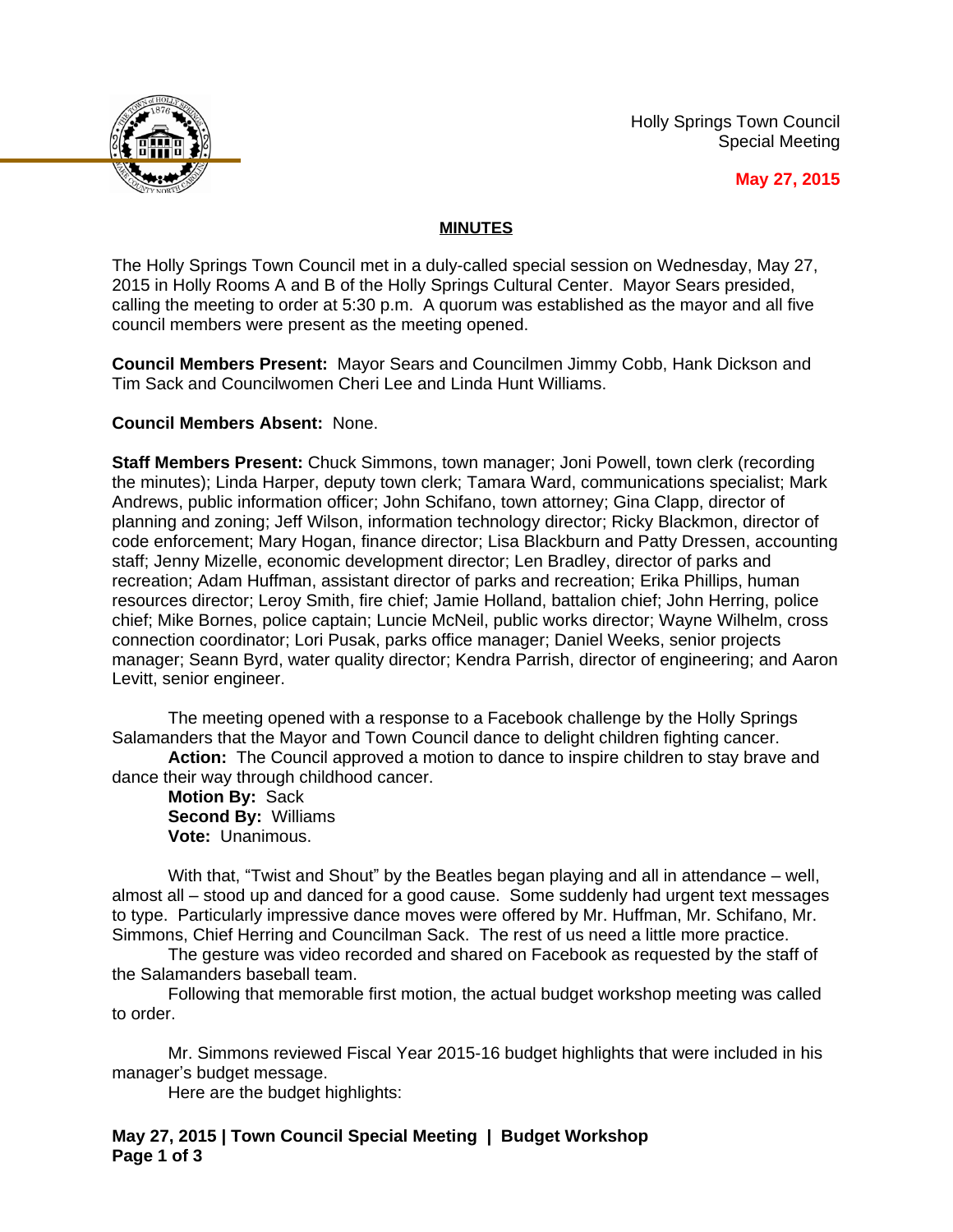## **General Fund**

- the ad valorem tax rate of .435 remains unchanged

- solid waste fees remain unchanged
- possible increase in commercial building/development fees
- possible increase in rental fees for parks and recreation
- operating expenses added for nmac and lec
- three firefighters are added for mid-year
- one accountant added (paid for in part by p-card program)
- one code enforcement official (paid for by fees generated by growth)
- one additional public works streets technician

- two additional parks and recreation maintenance technicians or landscape contractor

- facility maintenance/repairs/improvements total \$231,750.

- total funded capital improvements \$1,372,850 vs. \$1,119,600 the previous year.

- no additional debt service

# **Utility Fund**

- utility rates remain unchanged.

- overall fund increase of 13% is due to Novartis, Fuquay-Varina water sale and growth

- greatest increase in expenditures is purchases for resale from \$1.5 million to \$2 million

- one additional engineering development inspector
- one additional public works pump station technician
- no additional debt service
- total funded capital improvements \$131,200 vs. \$150,800 the previous

year

### **Other Recommended Changes**

- a cost-of-living adjustment of 2% is recommended
- a potential merit increase of 3% is recommended for full time employees
- fiber optics telecommunications fund added
- a central services account has been established

In discussions:

 Mr. Simmons explained some of the Capital Outlay requests in the General and Utility Funds.

**May 27, 2015 | Town Council Special Meeting | Budget Workshop Page 2 of 3**